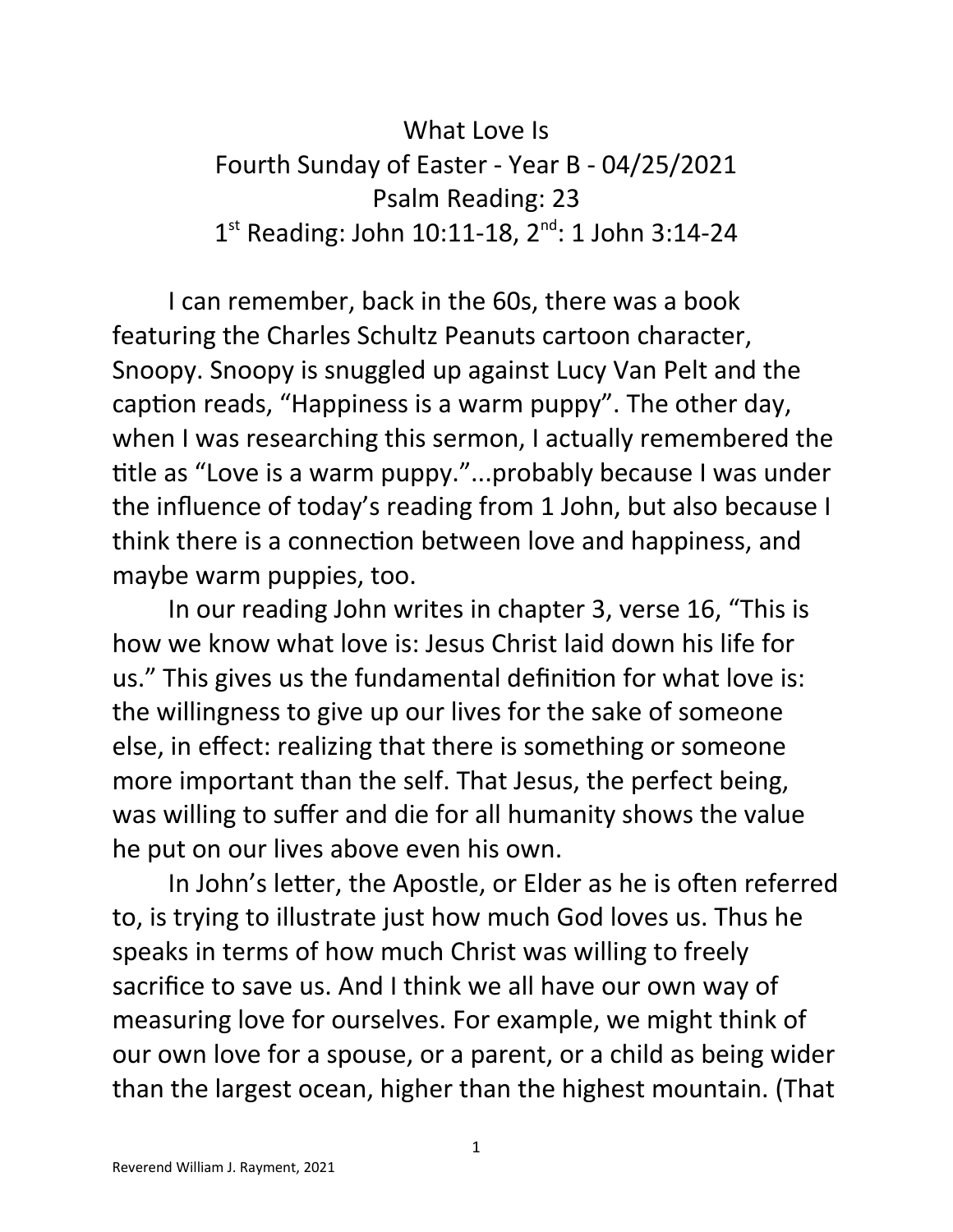puts me in mind of a Marvin Gaye hit from the 1960s. Roger Miller, who was one of my favorite country singers because of his off the wall lyrics put it this way, "Thunder rollin', lightnin' flashin', right through the middle of it I'd go dashin', goes to show all I'd go through for you, if ya want me to." (Boy am I dating myself with these references, but remember I was just a young boy at the time.)

But you know, all the songs over the eons about love, all the stories of sacrifice in literature, though I think they touch upon the capacity of the human heart, they do not reach to the deliberate sacrifice that Christ made. One can barely imagine this individual, fully human, fully divine, taking on such suffering for the sake of we imperfect beings. We are full of sin, full of ourselves, so much so that we have trouble imagining ourselves taking up the cross, of making sacrifices for the good of others. But as Christians, that is exactly what we are called upon to do in the second sentence of verse 16 John writes, "We ought to lay down our lives for our brothers and sisters."

Now we can take this ominous statement as hyperbole, and simply pass it by as we roll on to succeeding verses, or we can feel its full impact by dwelling on its content. John is saying that we should be willing to literally die for our fellow human, whether we have a personal relationship with them or not. Well, should that become necessary. Interestingly, it is hard to think of examples, even in the Bible where such a heroic sacrifice was made. Even a figure so great as Abraham was willing to sacrifice his own son Isaac, not himself, simply to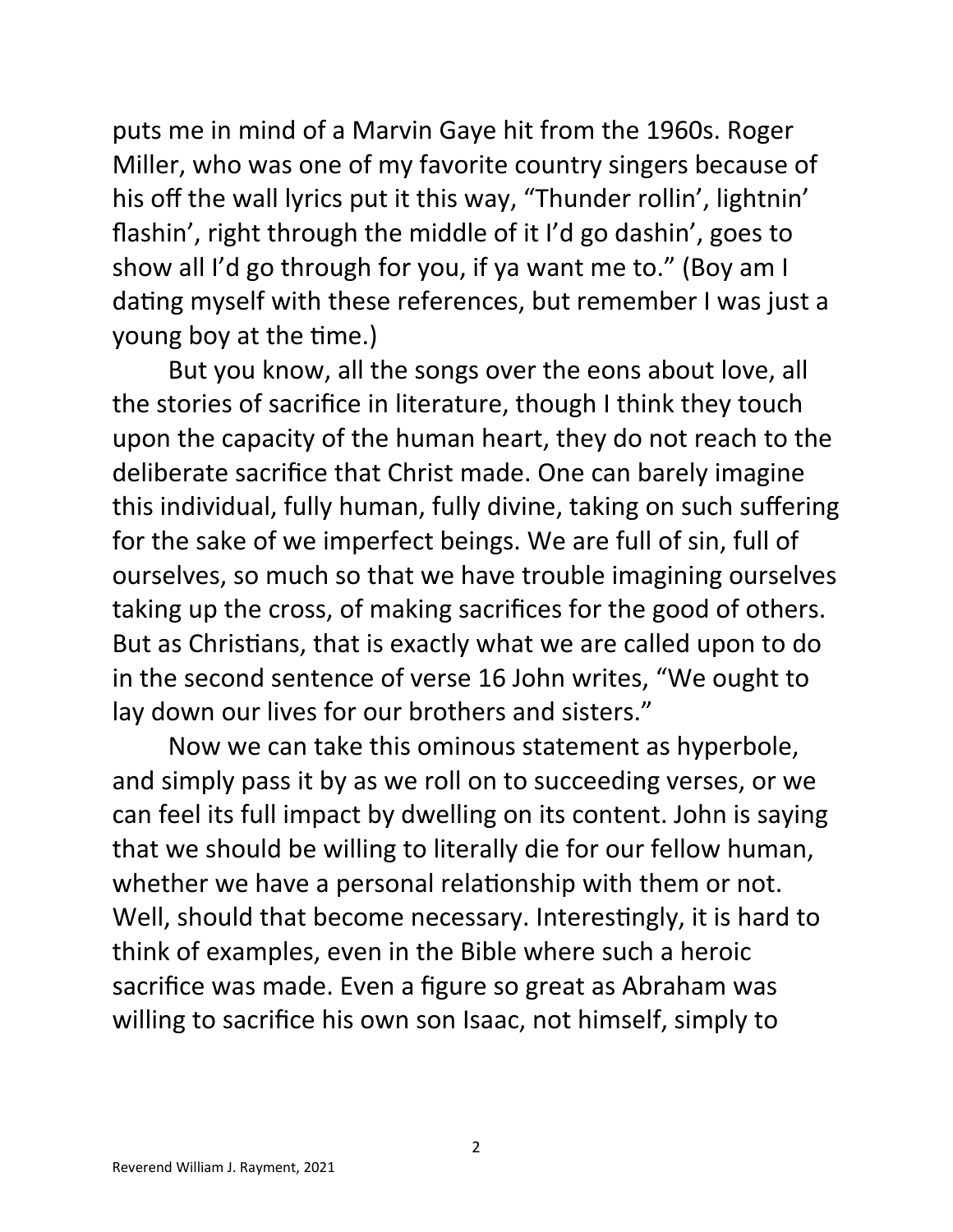please God. There is only one figure that stands out on such a level, and that is the hero of our own lives<sup>[1](#page-2-0)</sup>, Jesus Christ.

And Jesus did so with forethought. It was not one of those spur of the moment things where Jesus leaps in front of a speeding bullet to save our lives. No doubt Jesus would do that too. Instead, in the year 30 or so, Jesus went to the cross to save us for our sins, and Jesus knew exactly what he was doing when he did it, and knew that it meant, not merely death, but considerable suffering before release would come.

In verse 18 John goes on to say, "Let us not love with words or speech, but with actions and truth." Actions! My friends, not hollow words. It is easy enough to say that there is no ocean wide enough...or that you would run through hurricane force winds blowing grief and sorrow for someone. In fact you might even mean it with all your heart when you say it. But as has been noted probably billions of times, "the proof is in the pudding." The physical act demonstrates that the words actually have meaning.

When I came here to Alpena I was told that we have a mission statement to the effect that we Proclaim the Word, Nurture God's people, and Demonstrate God's love. I can't tell you how often these words pop up in one of my sermons, or into my mind when I am in Bible Study, or simply praying in the morning. And I always seem to be finding deeper meaning associated with them. When we talk about *proclaiming* the Word, we do this out of love of God, but the words are empty unless we also attempt to live by them and this we do when we *nurture* and *demonstrate*. We, in essence, proclaim God's love

<span id="page-2-0"></span><sup>1.</sup> Almost inadvertent ref to David Copperfield, in case you did not notice.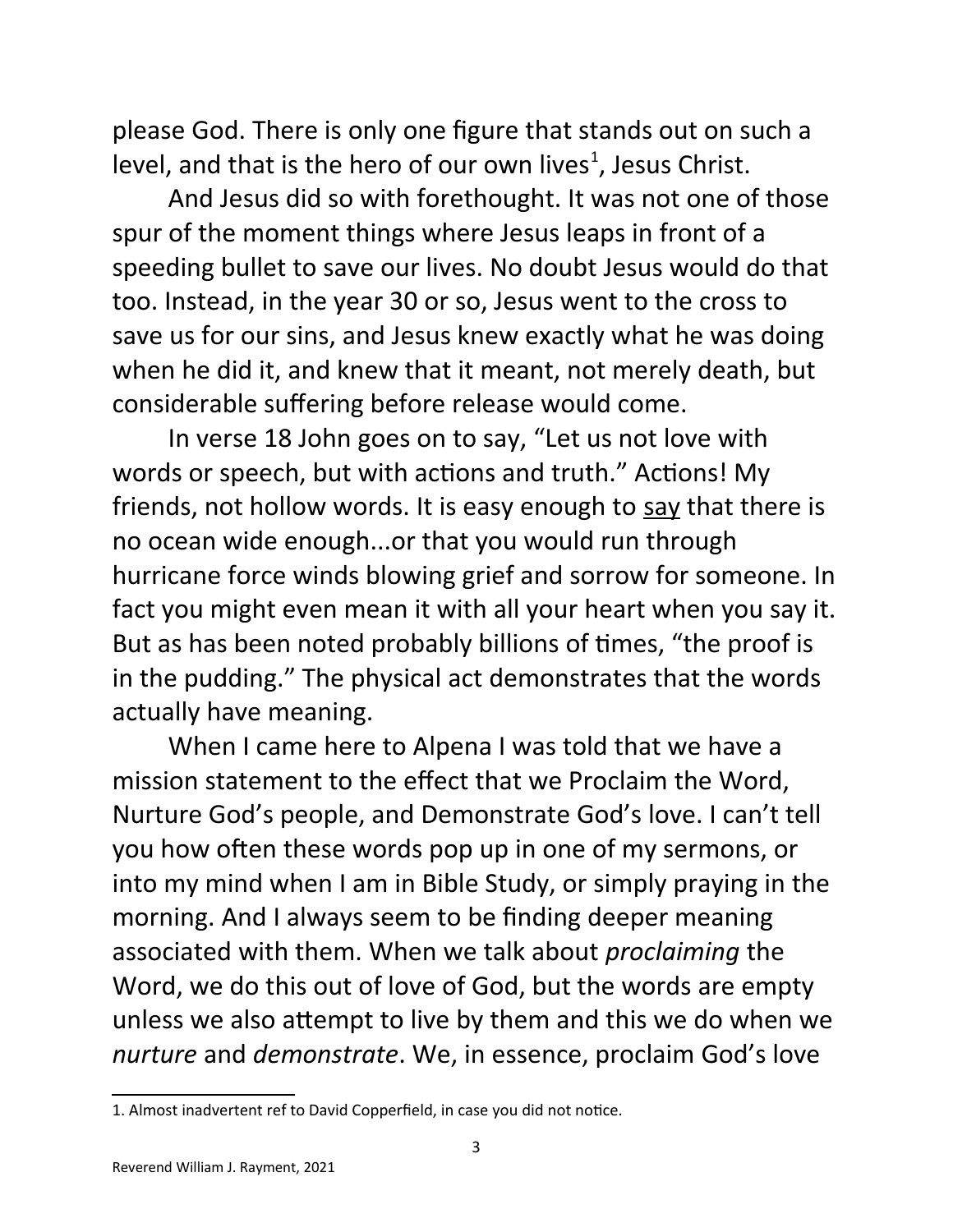as a church, and demonstrate that love to our members and to the world.

There is a theological term for this, and it is "praxis". It is basically our action, based on our faith, applied to the world. Now reading Johns first letter I am coming to the conclusion that praxis, as a theological term, is what love is. God practices love on us, and in response we practice God's love on humanity.

Now, let's look at that verse again. John wrote, "Let us not love with words or speech but with actions and in truth." We talked about action, but we have not yet discussed truth. What about this "in truth" thing? Well, John explains it in the next couple of verses. He says:

"This is how we know that we belong to the truth and how we set our hearts at rest in his presence: If our hearts condemn us, we know that God is greater than our hearts, and he knows everything. Dear friends, if our hearts do not condemn us, we have confidence before God." (v.19-21)

John is telling us that we may be guided by the feeling we have inside of us when we act. If our actions are subversive or self-serving, then we will know it. If we are acting out of fear, then we will know it. But on the other side, if we act boldly out of love, we will know it through the Spirit. This is what John says in the last verse of the chapter. (v.24)

Maybe, just maybe, that feeling that we get inside, the Spirit confirming what we do is right, is also love. A swelling within us that overwhelms all of our selfish thoughts and desires to finally build us up to be something better than simply our animal natures, making us something more, something,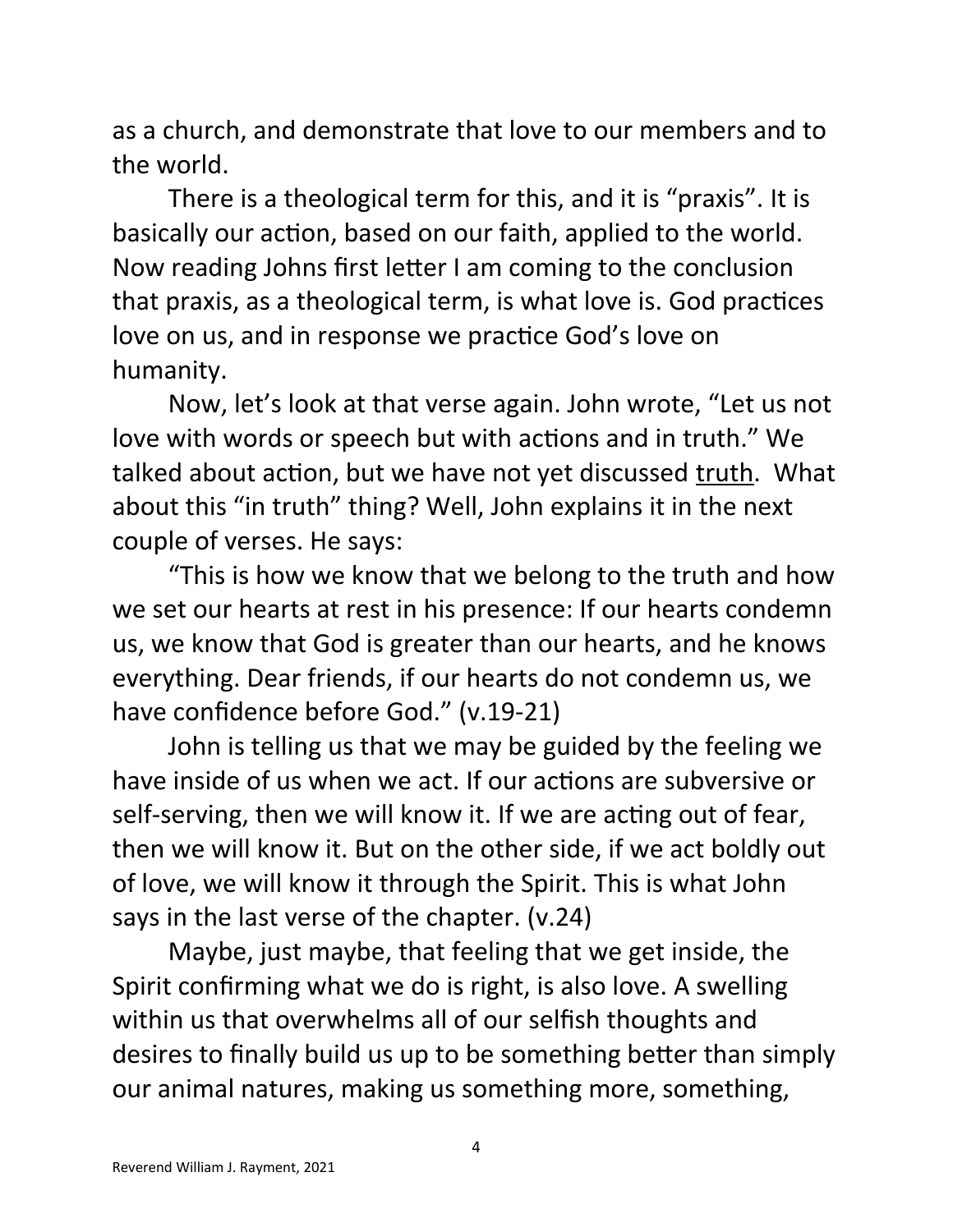revealing in us, and to the world, the image of God in which we were made.

Now, I want to address the idea of us laying down our lives in the manner that Jesus laid down His life for us. Christ made the ultimate sacrifice for us. And if we live our lives in imitation of Christ we should be willing to do the same. Yet it will not be often that we are asked to make this kind of sacrifice for others. I think that we need to view this in another light. Not in the light of a total sacrifice all at once, but a gentle sacrifice of our time, talent, and treasure over the course of our lives.

In fact, when we dedicate our lives to Christ it can be far more valuable to the church and to society than one grand gesture might be. We can show our love daily, over a long life, organizing pot lucks, reading liturgies, serving on Session boards, visiting shut ins, teaching Sunday school, praying for friends at church, getting involved with missions, serving with others, and for others, in so many ways.

I think, in a sense, this thing we call love makes sacrifice not so much a pain, or cost, but rather it accrues to us a joy greater than any other gain we may attain...it fills us with love. So, we act in response to God's love for us. We think we sacrifice ourselves out of love, but at the end of it all we have gained far more than we ever spent because of our sacrifice.

So what is love? Is it a warm puppy? Well, I suppose it could be, looking after God's creatures, humanity's best friend, certainly is an act of love. But is love equivalent with happiness? You know, I think it is not exactly the same thing, but I think love produces happiness. When we act out of love, when we sacrifice for others we are filled with the Spirit, and